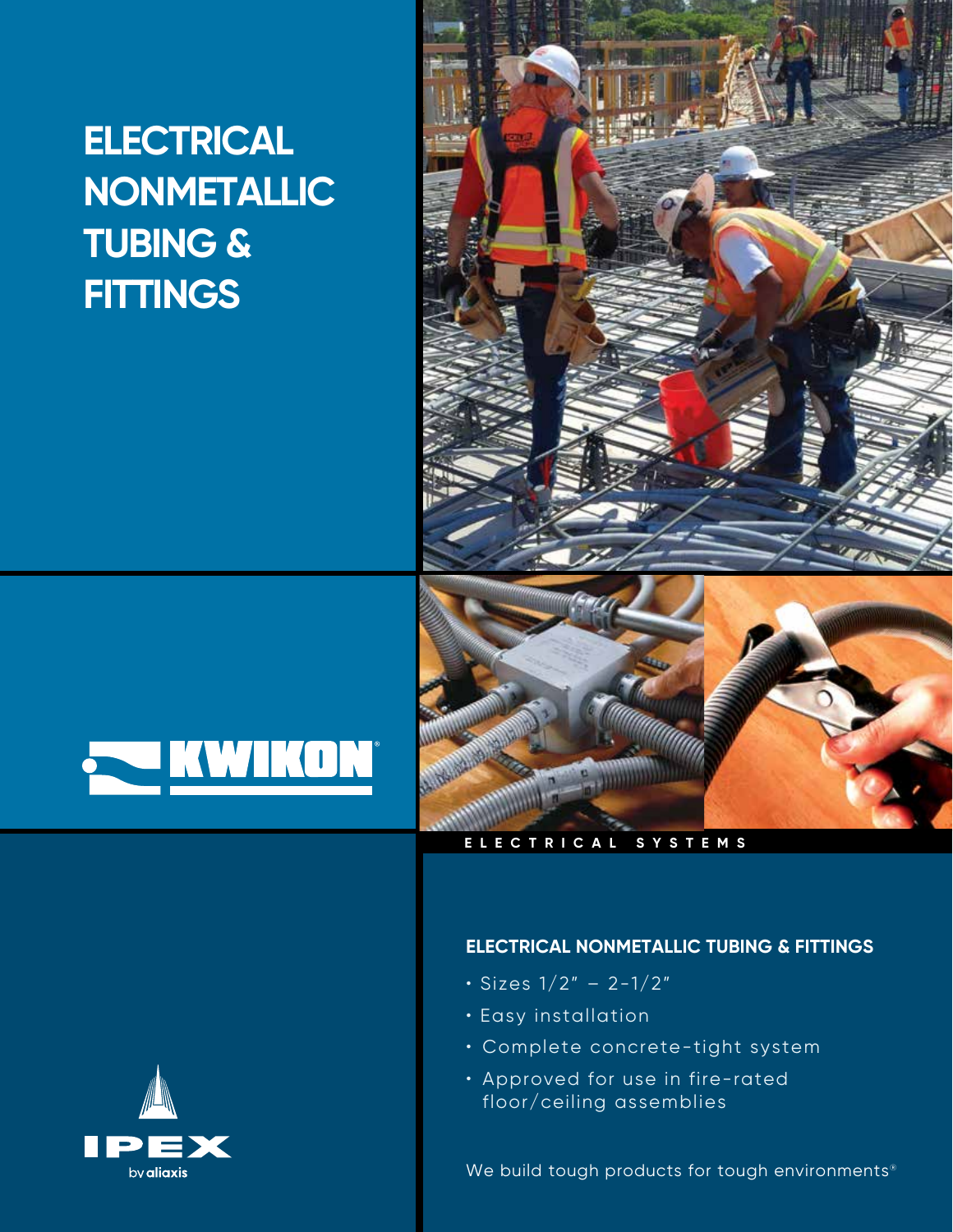# KWIKON: AN INTEGRATED ENT SYSTEM THAT

NTEGRATE

OTAL SO

# **KWIKON® Savings in the LONG RUN**

We designed Kwikon Electrical Nonmetallic Tubing (ENT), fittings, slab boxes and accessories with two goals. Firstly, we set out to create an integrated ENT system tough enough to meet the rugged day-to-day challenges of the construction industry. More importantly, we wanted to make a system that saves time and money on the job site. People who work with it daily insist we got it right on both counts.

The best alternative to heavy and laborintensive 10 ft. lengths of metal conduit, Kwikon was made for fast, easy installation, saving valuable man-hours on any construction site. As the toughest non-corroding, non-conducting ENT system on the market, its durability–even under tons of concrete–ensures years of reliable use for savings over the long run.

Saving contractors time, money and worry, Kwikon is an integrated ENT system that makes sure the job gets done right.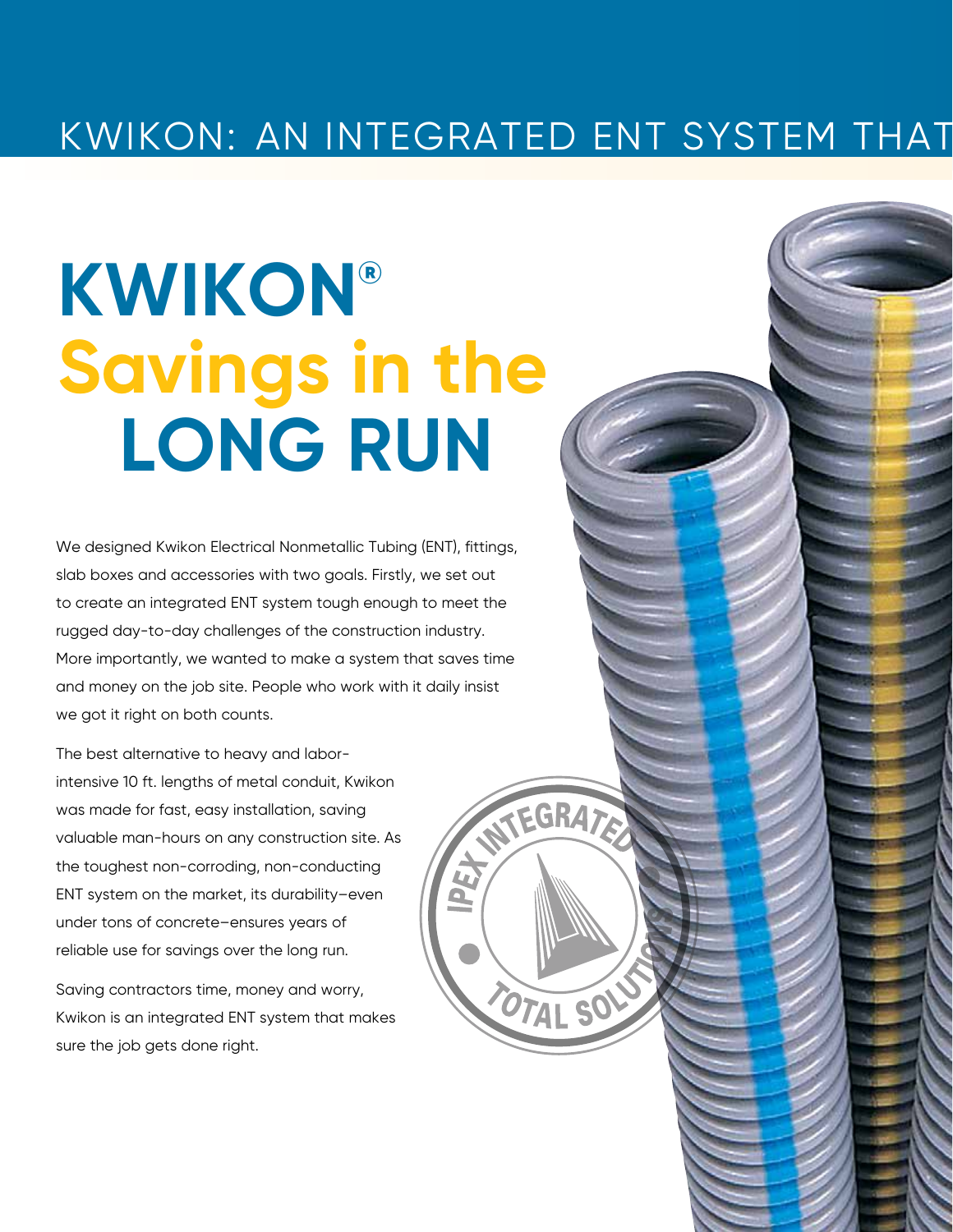# SAVES TIME & MONEY

#### **TUBING**

Light and flexible, Kwikon tubing comes with color-coded stripes for easy cable identification. Use Kwikon for communications (yellow), fire alarm and emergencies (red) and power (blue).

#### **FITTINGS**

Kwikon offers the most complete line of ENT fittings; couplings, male adapters, snap in male adapters and ENT to EMT transition fittings.

All Kwikon fittings are molded with six unique locking tabs that meet and exceed the minimum UL and CSA requirements for pull out, additionally all male adapters are supplied with locknuts.

Kwikon fittings are designed to meet the harsh environment of a concrete pour and are concrete- tight without taping and or solvent welding.

Kwikon couplings are also UL Listed for use with Schedule 40 or 80 conduit.

#### **SLAB BOXES**

Available in a variety of styles, Kwikon slab boxes are engineered tough and completely concrete-tight. No more stuffing boxes to keep concrete out.

# **FORM STUBBIES**

Kwikon stubbies are used to hold conduit firmly in place until concrete is poured and cured. They eliminate the need to drill holes in plywood forms, and they protect the ENT from possible breakage during the removal of forms.

# **ACCESSORIES**

To round out our fully integrated ENT system, Kwikon also provides a wide range of ENT wall boxes, ceiling boxes, plaster rings and covers for multiple applications.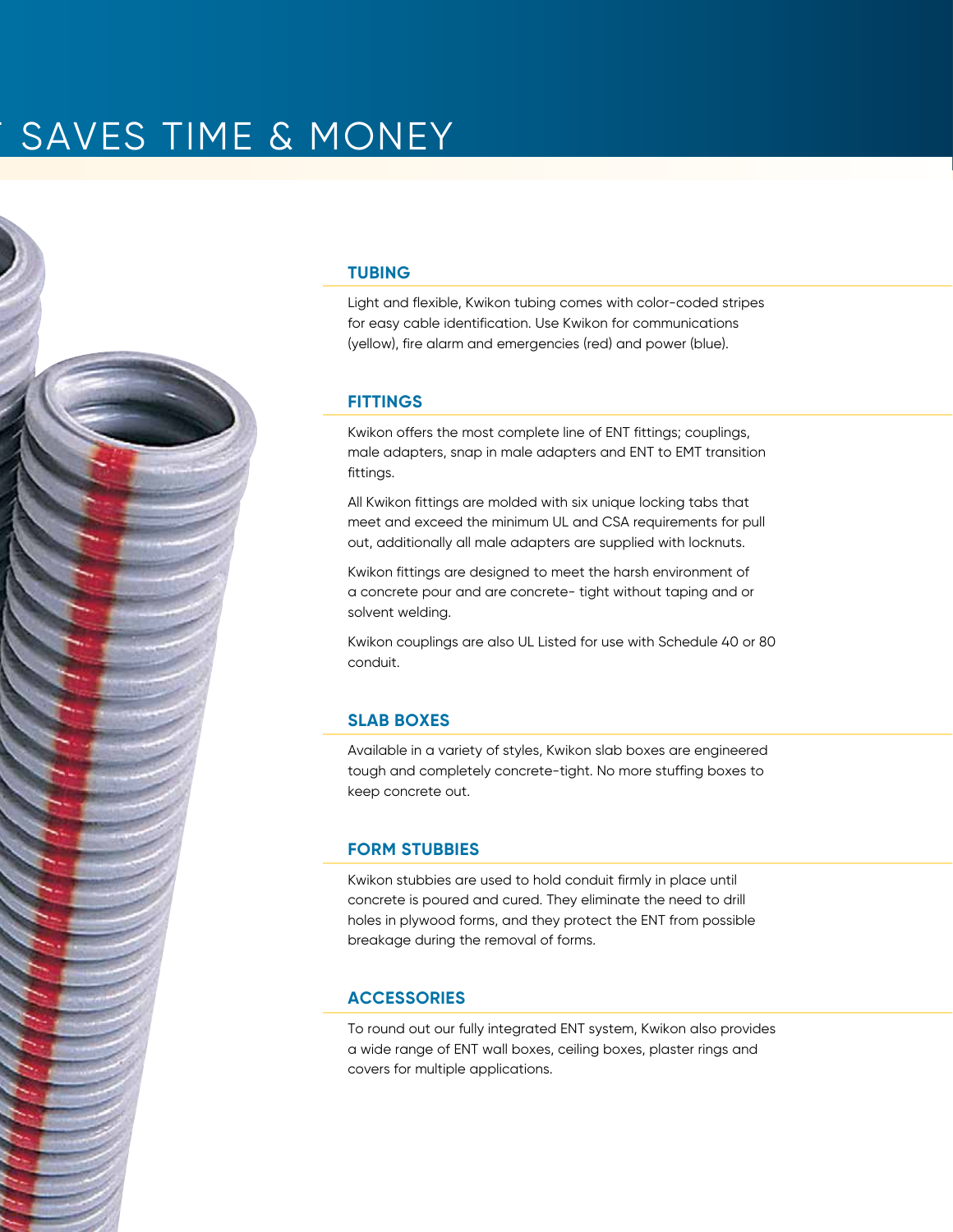# KWIKON: THE ENT SYSTEM CONTRACTORS D

Since its introduction in 1986, Kwikon has been trusted by electricians, engineers, building owners and general contractors across North America. Thanks largely to its rugged reliability and quick, easy installation, Kwikon has established itself as the market leader.

While metal was the industry's material of choice in the past, Kwikon has proved itself a more versatile, flexible and affordable improvement. Coiled in long convenient reels, it's simple and fast to measure, cut and fit no special tools or training are needed. Kwikon's corrugated construction is so flexible it can be bent easily by hand. And our unique Kwikon couplings and connectors, with their six locking tab design, provide an instant snap-on, lock-in fit that easily meets UL requirements for conduit pull-out.

What's more, it comes backed by a national sales network of Kwikon specialists dedicated to making sure every job you do turns out right. No wonder so many contractors agree Kwikon is number one.

#### **MARKETS**

- **•** RESIDENTIAL (Low or High Rise)
- $\bullet$  **COMMERCIAL** (Low or High Rise)
- **INSTITUTIONAL** (Prisons, Schools, Universities)  $\bullet$
- **HOSPITALS & NURSING HOMES**  (Only in nonpatient care areas)  $\bullet$
- **STADIUMS AND ARENAS**  $\bullet$

# **TYPICAL INSTALLATIONS**



#### **Walls**

Kwikon's flexibility and ease of handling in metal, wood or block walls reduce the time and labor needed to install electrical raceways.



# **Floor/Ceiling Assemblies**

Kwikon's light weight and versatility make it perfect for slab applications. Integrated with our slab boxes.



#### **A Clean Connection**

Kwikon ENT Stubbies provide a clean 1-1/2" stub of ENT to make your connection while protecting the ENT from the traditional breakage that can occur when the forms are removed.

#### **Inslab Floors**

With its concrete-tight design and easy-toinstall angled stubbies, Kwikon offers the perfect ENT solution for inslab floors.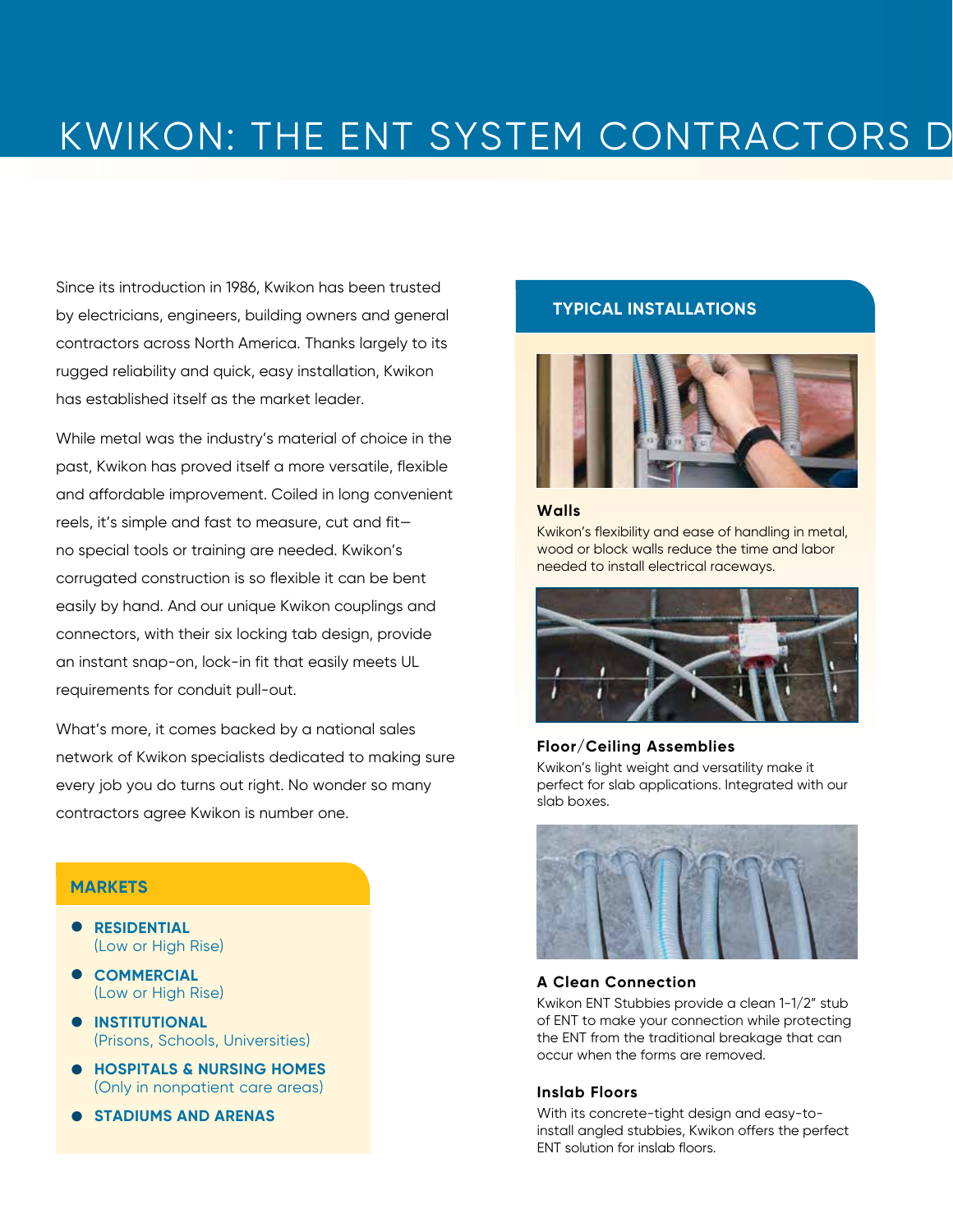# EPEND ON

# **CODES & STANDARDS**

# **NEC, ARTICLE 362**

Rules governing the installation of KWIKON ENT are described in the 2014 National Electrical Code, ANSI/NFPA Article 362. KWIKON ENT systems are recognized for use in places of assembly as referenced in Articles 518 and 520.

KWIKON ENT may be installed and concealed in floors, walls, ceilings and suspended ceilings where a thermal barrier of material has a minimum of fifteen minute finish rating.

KWIKON ENT may be installed and exposed in areas not subject to physical damage and where the building does not exceed three floors above grade [Section 362.10 (1)].

NOTE: KWIKON ENT may penetrate fire-rated walls, floors or ceilings with a UL-listed or recognized throughpenetration fire-stop system.

# **FIRE-RESISTIVE CONSTRUCTION AND WALL ASSEMBLIES**

KWIKON ENT tubing, fittings and slab boxes are approved for use in non-combustible 2 hour and 4 hour fire-rated floor/ceiling assemblies. Normal weight concrete cover must be provided; a minimum of 2-1/8" for 2 hour assemblies and 2-3/8" for 4 hour assemblies.

#### [ULI File: E 78276 and ULC File: R-19226].

Kwikon Electrical Nonmetallic Tubing and Kwikon fittings have been investigated for use in a non-load-bearing wall and partition assembly. The report (ULC CR2196) concludes the wall assemblies with Kwikon ENT and fittings will provide a 2 hour resistance to the passage of the flame and dangerous transmission of heat.

[ULC File: CR1296 and UL File: E122659]

# **STORAGE AND HANDLING**

- NOT to be installed, stored, or handled in cold temperatures below -20ºC (-4ºF)
- NOT to be stored outside

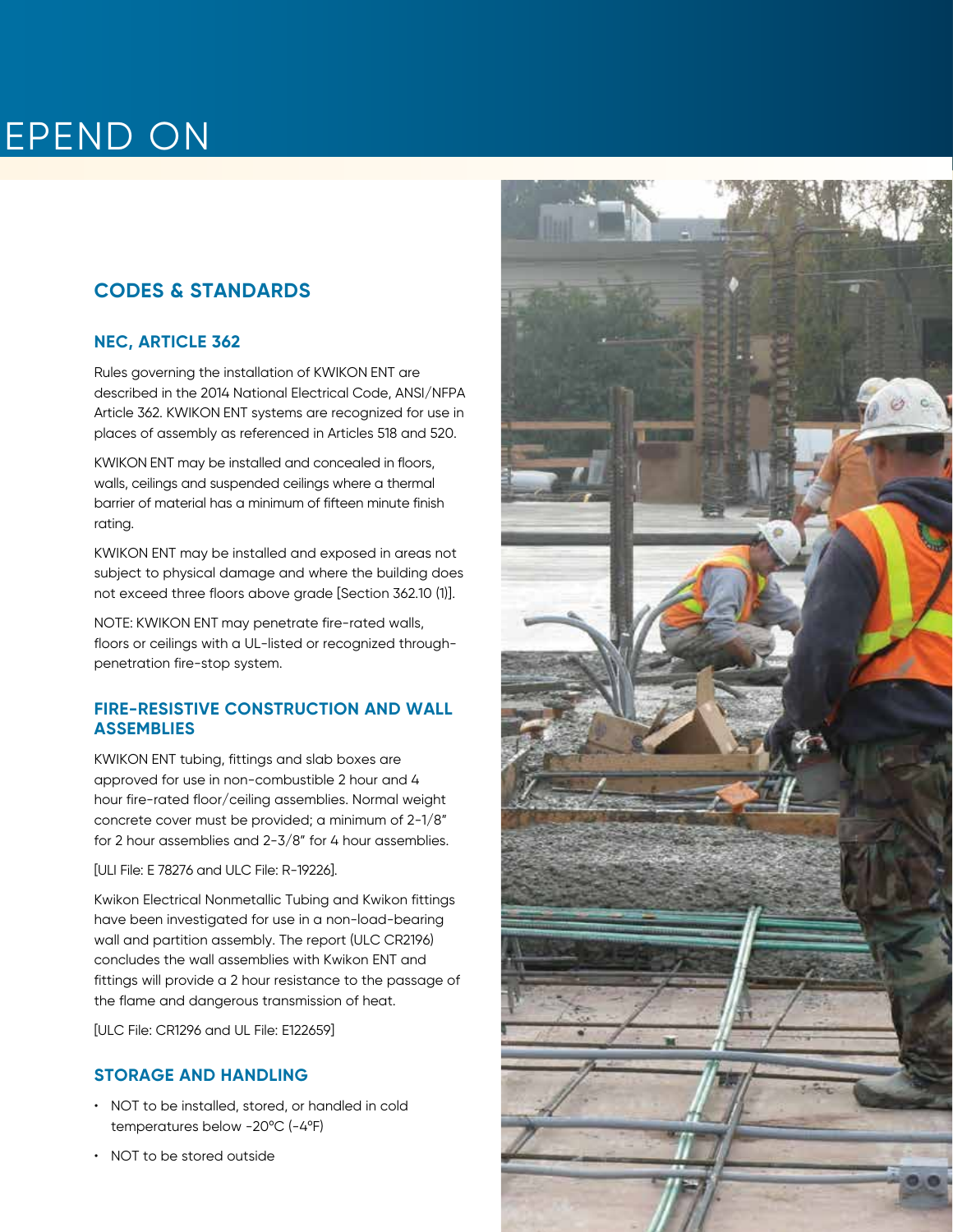# KWIKON: TOUGHER THAN ANY OTHER ENT SY

As everyone knows, accidents happen…especially on construction sites. Workers trip, knock over equipment, drop tools. A good measure of an ENT's strength is how it performs on the job site. Made of heavy-duty, impact-resistant PVC, Kwikon is tough enough to withstand the dayto-day bumps and knocks of any job site. As a result, Kwikon reduces costly construction site damage and saves money by reducing waste.

Yet a bigger test of an ENT system's strength is how it holds up to being encased in concrete. Kwikon is completely non-corroding and concrete-tight, ensuring years of rugged durability once encased in concrete or enclosed behind walls or ceilings. Kwikon's strength saves you from the worry – and costs–of future repairs or maintenance.

**A** Strong, solid fittings meeting all **A** UL requirements

Unique "six locking tab" design creates a strong, pull-out resistant and concrete tight seal **B**

**C**

Flexible enough to be bent by hand, yet tough enough to withstand crushing and breaking **C**

**B**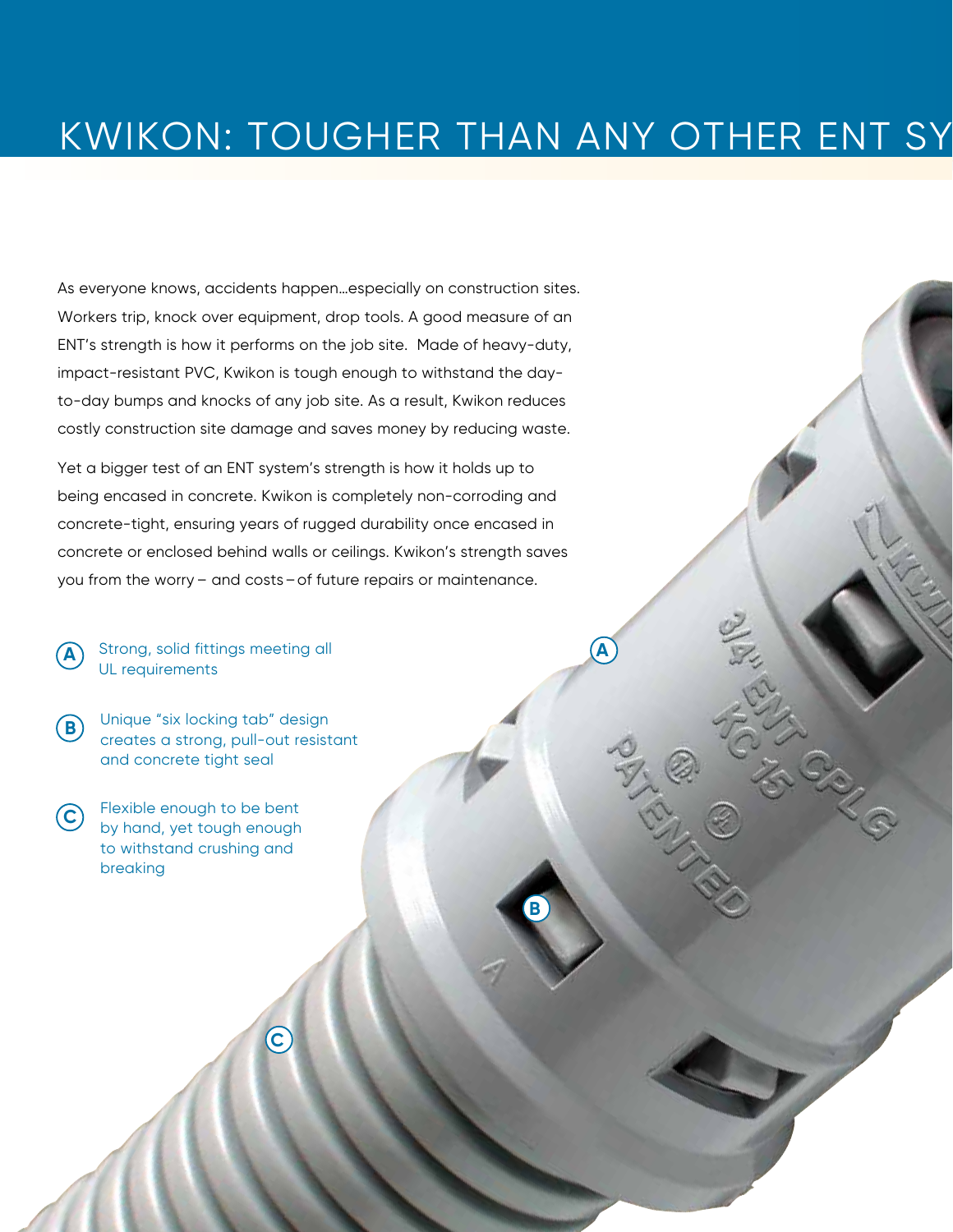# STEM ON THE MARKET



### **SUITABLE FOR CONCRETE ENCASEMENT**

Every contractor's worst nightmare is a product that doesn't work or hold up in poured concrete; the costs of replacement and repair can be tremendous. Every Kwikon product is designed for concrete encasement, requiring no solvent welding or tape around the connections, or paper stuffed inside.



#### **PULL RESISTANT**

Once a length of Kwikon tubing is connected to a coupling or connector, it stays connected, thanks to our unique six locking tab design. With a pull-out resistance of up to 175 lbs., our unique snap-on, lock-in system provides a seal that easily meets UL requirements for conduit pull-out.



Kwikon ENT tubing, fittings and slab boxes are approved for use in noncombustible 2 hour and 4 hour fire-rated floor/ceiling assemblies.

# **IMPACT RESISTANT**

Kwikon ENT is made of impact resistant PVC, so it won't break or crack if an object is dropped on it or someone steps on it.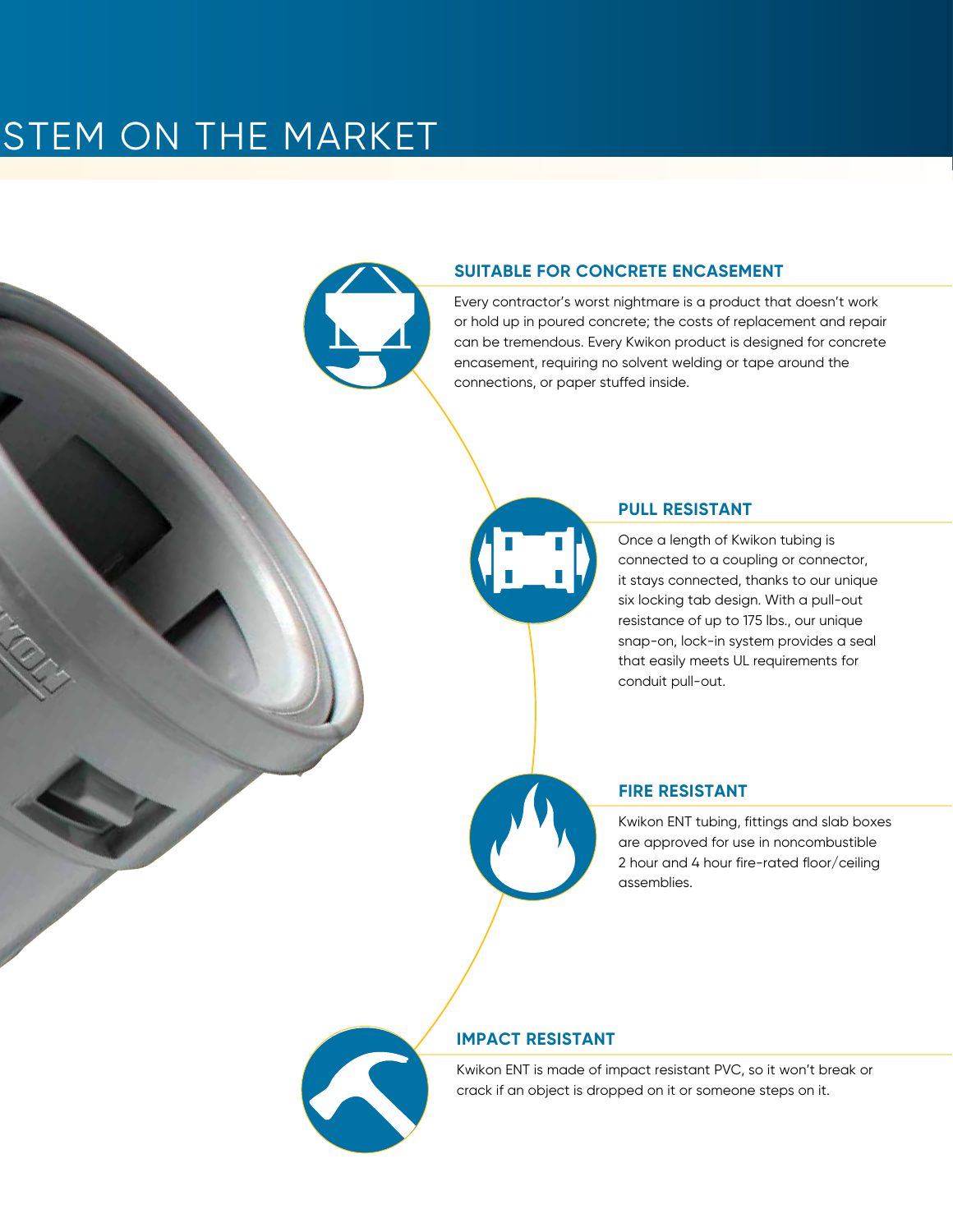# KWIKON: FASTER AND EASIER TO INSTALL TH

**B**

**C**

With its convenient coil and reel lengths of up to 1500 ft. and snap-on fittings, Kwikon uses fewer couplings over long spans than metal conduit and eliminates the need for time-intensive set-screw couplings. And compared to other conduit systems, connecting Kwikon ENT to a Kwikon slab box is as quick and easy as fitting tubing into a coupling—it's a snap!

Unlike metal conduit which has to be cut and bent, using specialized equipment, to navigate turns and corners, Kwikon can be bent and twisted by hand, saving hours of construction site time. When it does have to be cut, no special tools or equipment are needed—a standard hack saw will get the job done, but we recommend our Kwikon ENT cutter for clean square cuts.

**A**

Its lightweight and fast, easy installation, even in cramped narrow spaces, make Kwikon the number one choice for commercial, industrial, institutional and residential construction.

Aligned hub entries allow for easy cable pull-through

**A**

**B** Click-together locking tabs make connecting ENT a snap!

**C** Kwikon slab boxes are completely concrete-tight

Color-coded stripes permit system designation and make cable identification easy. **D**

**D**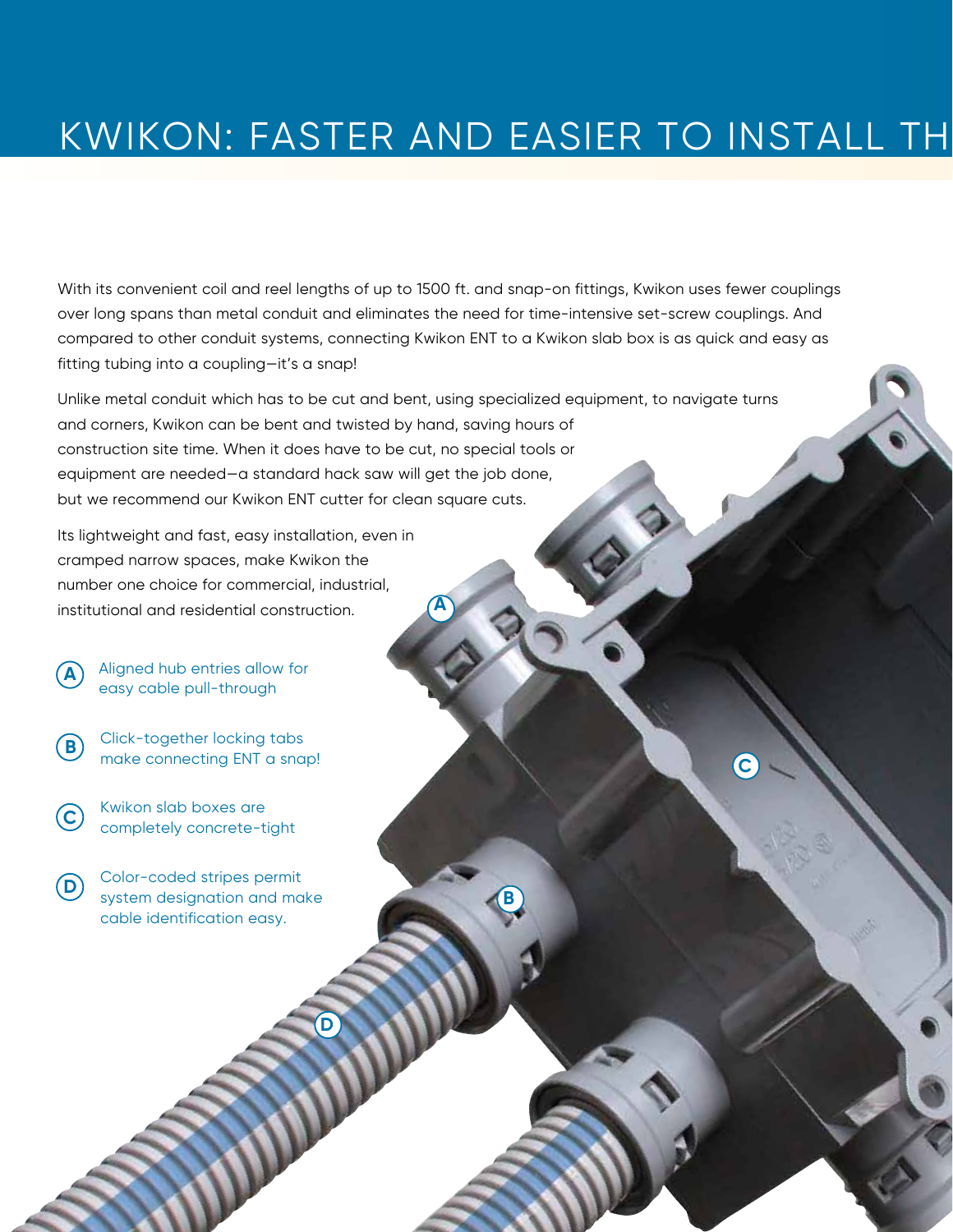#### **INSTALLING KWIKON IS THIS EASY**

### **UNROLL KWIKON TO DESIRED LENGTH**

**1**

**5**

**4**

**3**

**2**

Available in convenient coil and reel lengths up to 1,500 ft.,Kwikon gives you the flexibility to measure out exactly the amount of tubing you need. Kwikon requires fewer couplings for long spans than metal conduit. It's recommended ENT be securely fastened at 2 – 3 ft. intervals.

# **CUT KWIKON WITH ENT CUTTER**

For straight cuts every time use the Kwikon scissor-style cutting tool. However, no special tools or cutting equipment are necessary. Kwikon can even be cut with a standard utility knife.

# **MAKE BENDS AND TURNS BY HAND**

Unlike metal which has to be cut to fit tight spaces, Kwikon can be bent, turned and manipulated by hand to wind around irregular curves and corners. When bending, ensure the radius of the curve is at least six times the diameter of the tubing.

# **SIMPLY SNAP CONNECTIONS TOGETHER**

With no special tools or equipment needed, Kwikon's unique snap-on fittings quickly and easily join or terminate ENT and provide a concrete-tight connection.

# **PULL CABLE THROUGH KWIKON**

Kwikon's interior corrugated surface significantly reduces the amount of friction when pulling cables through long runs, even in runs with 90° bends. With Kwikon, you can pull longer runs of cable without worrying about damage.









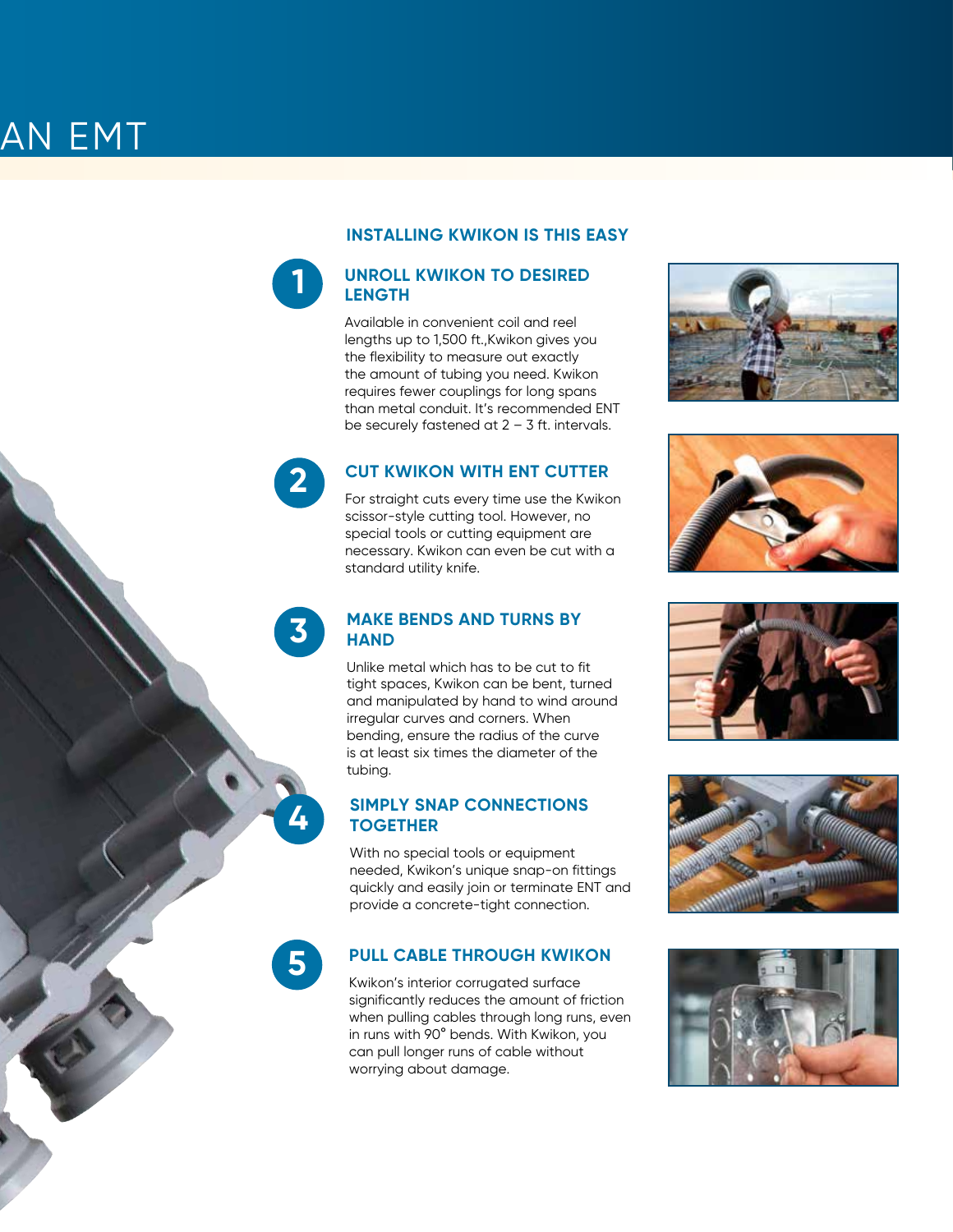# PRODUCT CATALOG









# **ENT TUBING**

| Kwikon ENT Coils - Blue Stripe |                    |                    |               |                     |
|--------------------------------|--------------------|--------------------|---------------|---------------------|
| Size (inches)                  | <b>ID</b> (inches) | <b>OD</b> (inches) | Length (feet) | <b>Product Code</b> |
| 1/2                            | 0.574              | 0.840              | 200           | 012031              |
| 3/4                            | 0.778              | 1.050              | 100           | 012040              |
|                                | 1.000              | 1.315              | 100           | 012041              |
| $1 - 1/4$                      | 1.340              | 1.660              | 500           | 012046              |
| $1 - 1/2$                      | 1.610              | 1.900              | 300           | 012032              |
| $\mathcal{D}$                  | 2.020              | 2.375              | 225           | 012043              |

### **Kwikon ENT Reels – Blue Stripe**

| 1/2           | 0.574 | 0.840 | 1500 | 012002 |
|---------------|-------|-------|------|--------|
| 3/4           | 0.778 | 1.050 | 1000 | 012011 |
|               | 1.000 | 1.315 | 750  | 012021 |
| $1 - 1/4$     | 1.340 | 1.660 | 1000 | 012047 |
| $1 - 1/2$     | 1.610 | 1.900 | 750  | 012033 |
| $\mathcal{P}$ | 2.020 | 2.375 | 500  | 012044 |
| $2 - 1/2$     | 2.500 | 2.875 | 325  | 012049 |

## **Kwikon ENT Reels – Color Coded**

| Size (inches) | Length (feet) | <b>Product Code RED</b> | <b>Product Code YELLOW</b> |
|---------------|---------------|-------------------------|----------------------------|
| 1/2           | 1500          | 012305                  | 012335                     |
| 3/4           | 1000          | 012307                  | 012337                     |
|               | 750           | 012.310                 | 012340                     |

NOTE: 1-1/4", 1-1/2", 2" red and yellow stripe ENT is available by special order.

#### **Kwikon ENT 10' Sticks – Blue Stripe**

| Size (inches) | Length (feet) | <b>Product Code</b> | <b>Crate Size</b> |
|---------------|---------------|---------------------|-------------------|
|               |               | 012001              | 3600              |
| 3/4           |               | 012010              | 2200              |
|               |               | 012034              | 1800              |

Storage of Kwikon ENT Tubing

Manufacturer recommends that ENT tubing should not be stored outdoors where subjected to direct sunlight without protective covering, i.e. packaging or tarps.

#### **ENT Support Unit (ESU)**

slabs.

| <b>Part Number</b>                                                                                                    | <b>Product Code</b>                     |
|-----------------------------------------------------------------------------------------------------------------------|-----------------------------------------|
| ESU-10-35                                                                                                             | 089149                                  |
| The ENT Support Unit (ESU) is designed to raise                                                                       | One size fits all $1/2$ " - 2"          |
| the tubing or conduit up off the concrete form<br>during the concrete pour maintaining a level                        | Saves time and labor                    |
| raceway. With its minimal surface contact, the                                                                        | <b>Example 2</b> Easy locking mechanism |
| ESU allows for maximum aggregate flow and<br>concrete consolidation.<br>Easy to use, the ESU snaps around any size of | Securable to the concrete<br>form       |
| ENT. It is perfect for use in high rise buildings                                                                     | • Minimal footprint reduces             |

constructed with post-tensioned (PT) concrete ■ Minimal footprint reduces amount of surface contact

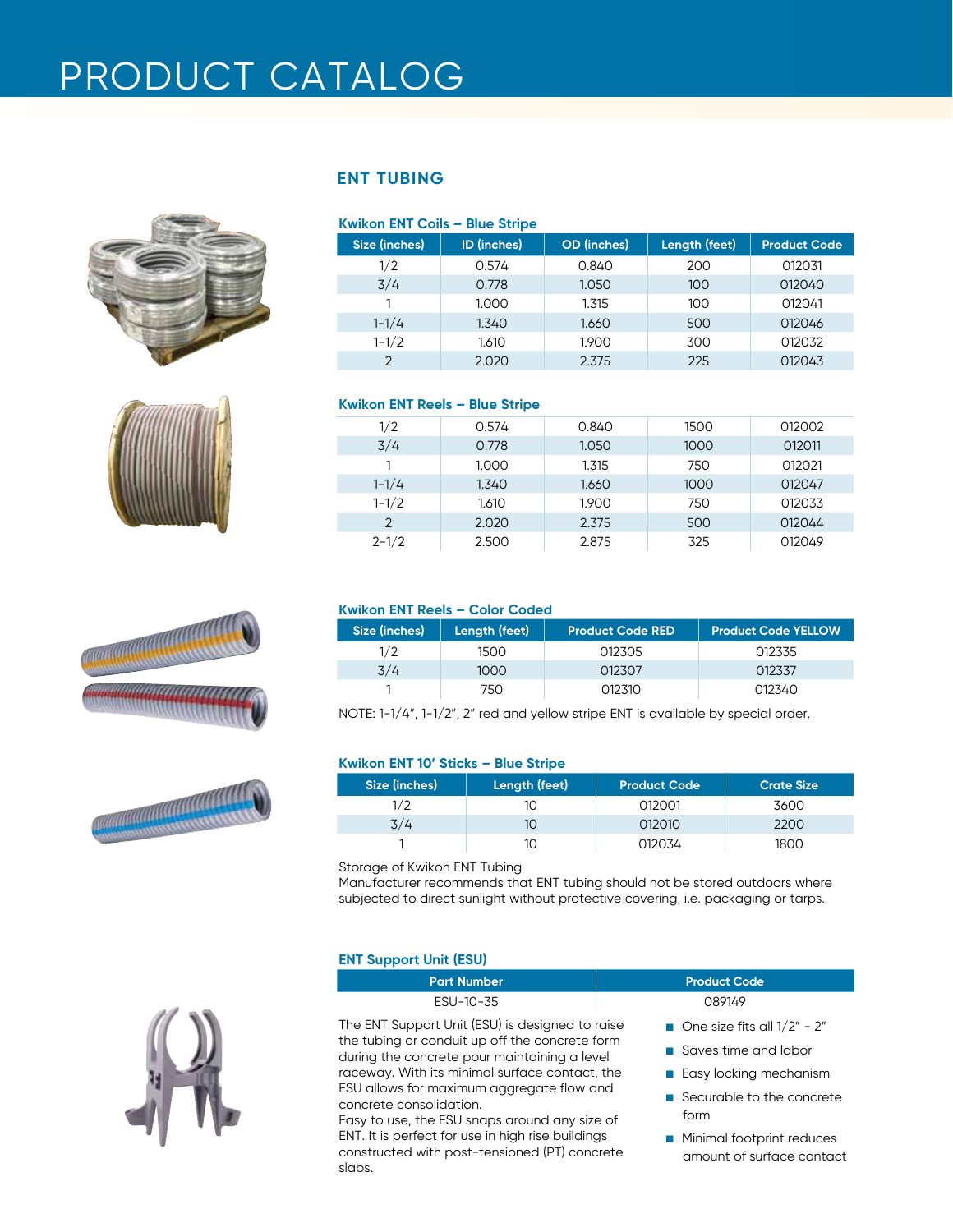# **KWIKON FITTINGS**







| <b>Kwikon Couplings</b> |                    |                     |  |
|-------------------------|--------------------|---------------------|--|
| Size (inches)           | <b>Part Number</b> | <b>Product Code</b> |  |
| 1/2                     | KC10               | 089000              |  |
| 3/4                     | KC15               | 089001              |  |
|                         | <b>KC20</b>        | 089002              |  |
| $1 - 1/4$               | KC <sub>25</sub>   | 189670              |  |
| $1 - 1/2$               | <b>KC30</b>        | 189671              |  |
| $\overline{2}$          | <b>KC35</b>        | 189672              |  |
| $2 - 1/2$               | KC40               | 089075              |  |

# **Kwikon Transition Couplings**

| 170<br>∸ | KTC10             | 089012 |
|----------|-------------------|--------|
| 3/4      | KTC <sub>15</sub> | 089013 |
|          |                   | 089014 |

# **Kwikon Connectors\***

| 1/2           | KTA10             | 089006 |
|---------------|-------------------|--------|
| 3/4           | KTA <sub>15</sub> | 089007 |
|               | KTA <sub>20</sub> | 089008 |
| $1 - 1/4$     | KTA <sub>25</sub> | 189680 |
| $1 - 1/2$     | KTA30             | 189681 |
| $\mathcal{P}$ | KTA35             | 189682 |
| $2 - 1/2$     | KTA40             | 089076 |

\*KTA connectors are supplied with locknuts.

#### **Kwikon Snap-in Connectors**

| າ /າ<br>∸ | ~S10         | 089146 |
|-----------|--------------|--------|
| 3/4       | <b>KTS15</b> | 089147 |
|           |              | 089148 |

# **ACCESSORIES**



| <b>Tapered Plugs</b> |                    |                     |  |
|----------------------|--------------------|---------------------|--|
| Size (inches)        | <b>Part Number</b> | <b>Product Code</b> |  |
| 1/2                  | KTP10              | 089003              |  |
| 3/4                  | KTP <sub>15</sub>  | 089004              |  |
|                      | KTP20              | 089005              |  |



| <b>Cutting Tool</b>         |                    |                     |  |  |
|-----------------------------|--------------------|---------------------|--|--|
| <b>Description</b>          | <b>Part Number</b> | <b>Product Code</b> |  |  |
| Cutting Tool $1/2" - 1"$    | CLC <sub>20</sub>  | 988210              |  |  |
| Cutting Tool $1/2" - 2"$    | CLC <sub>35</sub>  | 988915              |  |  |
| Replacement Blade for CLC20 | <b>SSB</b>         | 988211              |  |  |
| Replacement Blade for CLC35 | SB <sub>35</sub>   | 988916              |  |  |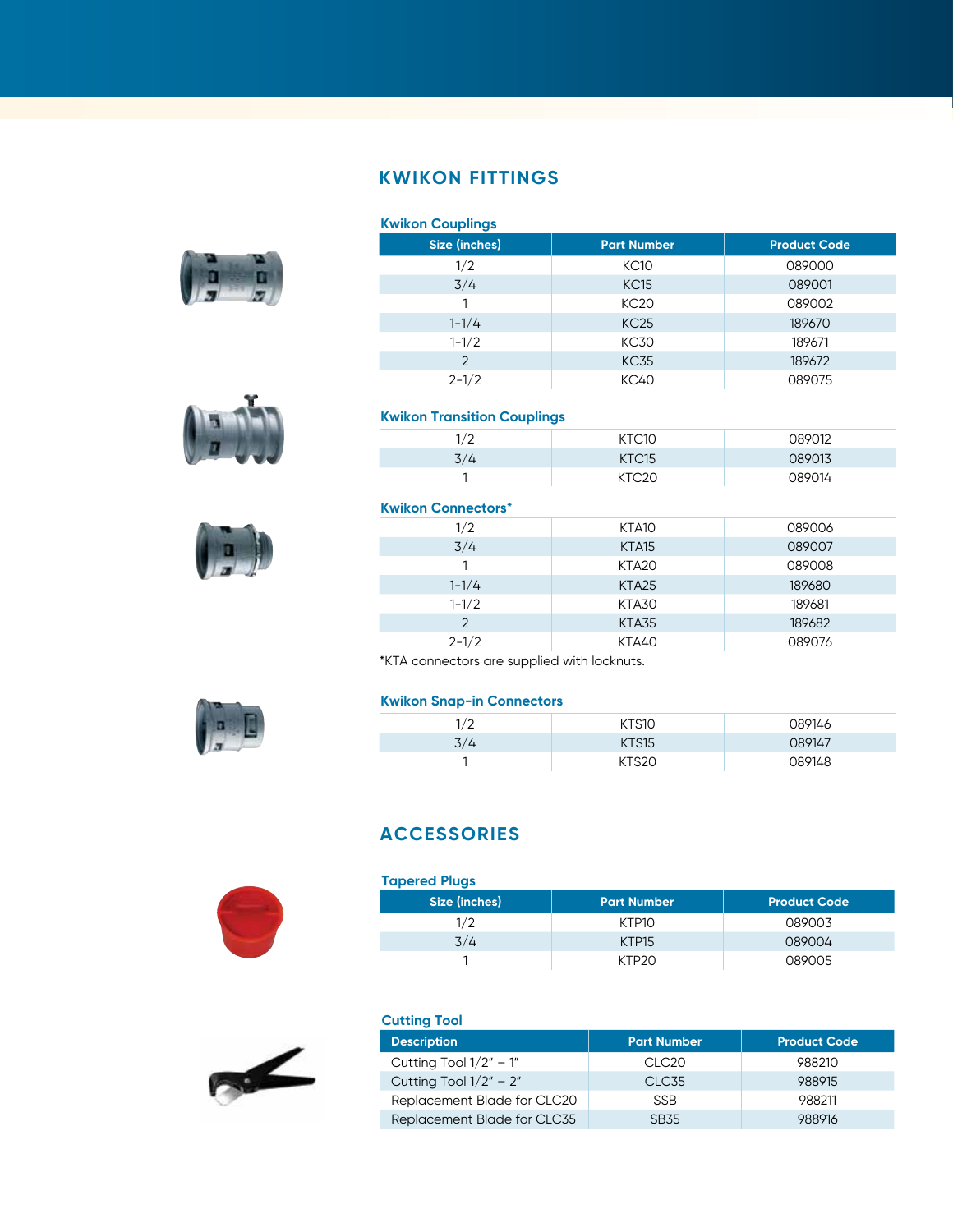# PRODUCT CATALOG



Both styles of stub down fittings are designed for direct connection to ENT on the horizontal by means of our unique six locking tab for concrete encasement Kwikon connection. The flanged base of the threaded 90º stub down offers contractors a NPSC threaded hub connection on the vertical – at the exit point of the slab, allowing for the direct transition to other raceway products.

# **KWIKON ENT STUB DOWN FITTINGS**

| Kwikon (KT90) Stub Down Fittings (Kwikon x Threaded) |               |                    |                     |  |
|------------------------------------------------------|---------------|--------------------|---------------------|--|
|                                                      | Size (inches) | <b>Part Number</b> | <b>Product Code</b> |  |
|                                                      | 1/2           | KT90-10            | 089060              |  |
|                                                      | 3/4           | KT90-15            | 089059              |  |
|                                                      |               | KT90-20            | 089058              |  |

#### **Kwikon (KK90) Stub Down Fittings (Kwikon x Kwikon)**

|         |     | ____    |        |
|---------|-----|---------|--------|
|         | 1/2 | KK90-10 | 089055 |
|         | 3/4 | KK90-15 | 089056 |
| $\circ$ |     | KK90-20 | 089057 |
|         |     |         |        |

With our unique Kwikon x Kwikon stub down fitting, the user creates a stub down of ENT without penetrating the form. After the concrete pour the permanently encased fitting will be flush with the bottom of the slab deck, ready to accept the connection of ENT raceway.

Designed to offer the optimal balance of bend radius and overall height in the slab, these fittings provide a bend radius of 2-1/2" while standing less than 3-3/8" tall.

Ease and convenience were a priority in the design of Kwikon ENT form stubbies. Contractors use our stubbies to create conduit stub-downs in concrete without needing to drill holes in the plywood form. Available in the original stubby design, the angled version and the Multi-Link, Kwikon form stubbies also protect the ENT from potential damage during the removal of wood forms.

The angled stubby gives you the advantage of positioning the ENT at a lower profile within the slab. It's available in all sizes of ENT up to  $2 - 1/2$ ".



The Multi-Link form stubby is designed in convenient rows of three and feature a snap-together design which enables them to

be configured in a variety of tightly grouped formations. It also features a thin removable film over the drop opening that prevents concrete slurry from seeping under the stubby during the concrete pour.



# **KWIKON ENT FORM STUBBIES**

#### **Kwikon ENT Form Stubbies**

| Size (inches) | <b>Part Number</b> | <b>Product Code</b> |
|---------------|--------------------|---------------------|
| 1/2           | KSTB-10            | 089330              |
| 3/4           | KSTB-15            | 089331              |
|               | KSTB-20            | 089332              |
| $1 - 1/4$     | $KSTB-25$          | 089333              |

#### **Kwikon ENT Angled Form Stubbies**

| 1/2<br>089233<br>KASTB-10<br>3/4<br>KASTB-15<br>089234 |
|--------------------------------------------------------|
|                                                        |
|                                                        |
| 089235<br>KASTB-20                                     |
| $1 - 1/4$<br>KASTB-25<br>089236                        |
| $1 - 1/2$<br>KASTB-30<br>089238                        |
| $\mathcal{P}$<br>089239<br>KASTB-35                    |
| $2 - 1/2$<br>KASTB-40<br>089240                        |

#### **Kwikon ENT Multi-Link Form Stubbies**

| 1/2 | MSTB-10 | 089031 |
|-----|---------|--------|
| 3/4 | MSTB-15 | 089026 |
|     | MSTB-20 | 089025 |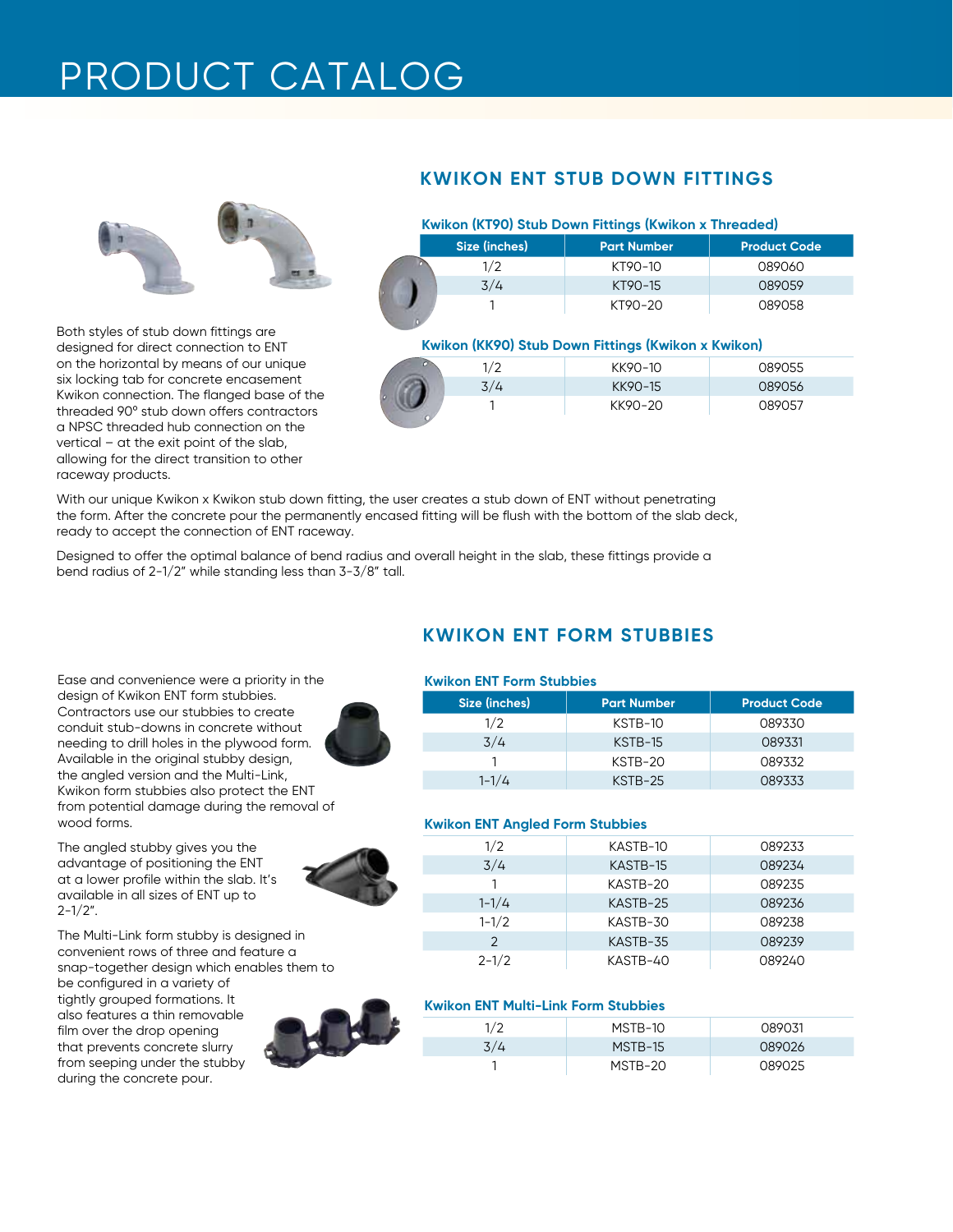# **KWIKON STANDARD SLAB BOXES**

- Concrete-tight
- All molded connectors have 360° locking tabs that exceed UL and CSA requirements for pull-out
- **n** Manufactured from high-impact PVC
- Nonmetallic/non-conducting / non-corroding
- **n** Threaded brass inserts
- supplied as a fully assembled one piece unit
- Clear Vue vacuum formed removable covers





# **Kwikon Slab Boxes w/ Molded Connectors – Vol 44 cu in.**

| Size (inches)                                  | <b>Part Number</b> | <b>Product Code</b> |
|------------------------------------------------|--------------------|---------------------|
| $8 \times 1/2$                                 | $SMB-H-10$         | 089465              |
| $8 \times 3/4$                                 | $SMB-H-15$         | 089462              |
| $4 \times 1/2$ , $4 \times 3/4$                | SMB-H-10/15        | 089458              |
| $4 \times 1/2$ , $2 \times 3/4$ , $2 \times 1$ | SMB-H-10/20        | 089466              |
| $4 \times 3/4$ , $4 \times 1$                  | SMB-H-15/20        | 089464              |

### **Kwikon Slab Boxes w/ Knockouts**

**(w/o Molded Connectors) – Vol 44 cu in.**

| $8 \times 1/2$                                 | $SMB-10$  | 089460 |
|------------------------------------------------|-----------|--------|
| $4 \times 1/2$ , $2 \times 3/4$ , $2 \times 1$ | SMB-10/20 | 089461 |

- n Threaded brass inserts
- $\Box$  Overall height of box (2-7/8") allows for use in thinner slabs
- **n** Clear Vue vacuum formed removable covers



# **KWIKON SHALLOW SLAB BOXES**

### **Size (inches) Part Number Product Code** 8 x 1/2 SMBS-H-10 089480 8 x 3/4 SMBS-H-15 089482 4 x 1/2, 4 x 3/4 SMBS-H-10/15 089481  $4 \times 1/2$ ,  $2 \times 3/4$ ,  $2 \times 1$  SMBS-H-10/20 089483 4 x 3/4 , 4 x 1 SMBS-H-15/20 089484 **Kwikon Shallow Slab Boxes w/ Molded Connectors – Vol 36 cu in.**

#### **Kwikon Shallow Slab Boxes w/ Knockouts (w/o Molded Connectors) – Vol 36 cu in.**

| $8 \times 1/2$                                 | SMBS-10    | 089490 |
|------------------------------------------------|------------|--------|
| $4 \times 1/2$ , $2 \times 3/4$ , $2 \times 1$ | SMBS-10/20 | 089491 |

- Direct mounting of 4" square covers and plaster rings
- **n** Mounting feet are located on corners for quicker positioning and securing to form
- **n** Standard dimension 2-gang cover plates cover all exposed surfaces
- Clear Vue vacuum formed removable covers



# **KWIKON SQUARE SLAB BOXES**

| Kwikon Shallow Slab Boxes w/ Molded Connectors - Vol 44 cu in. |                    |                     |  |
|----------------------------------------------------------------|--------------------|---------------------|--|
| Size (inches)                                                  | <b>Part Number</b> | <b>Product Code</b> |  |
| $8 \times 1/2$                                                 | SSBH-10            | 089467              |  |
| $8 \times 3/4$                                                 | SSBH-15            | 089468              |  |
| $4 \times 1/2$ , $4 \times 3/4$                                | SSBH-10/15         | 089469              |  |
| $4 \times 1/2$ , $2 \times 3/4$ , $2 \times 1$                 | SSBH-10/20         | 089474              |  |
| $4 \times 3/4$ , $4 \times 1$                                  | SSBH-15/20         | 089475              |  |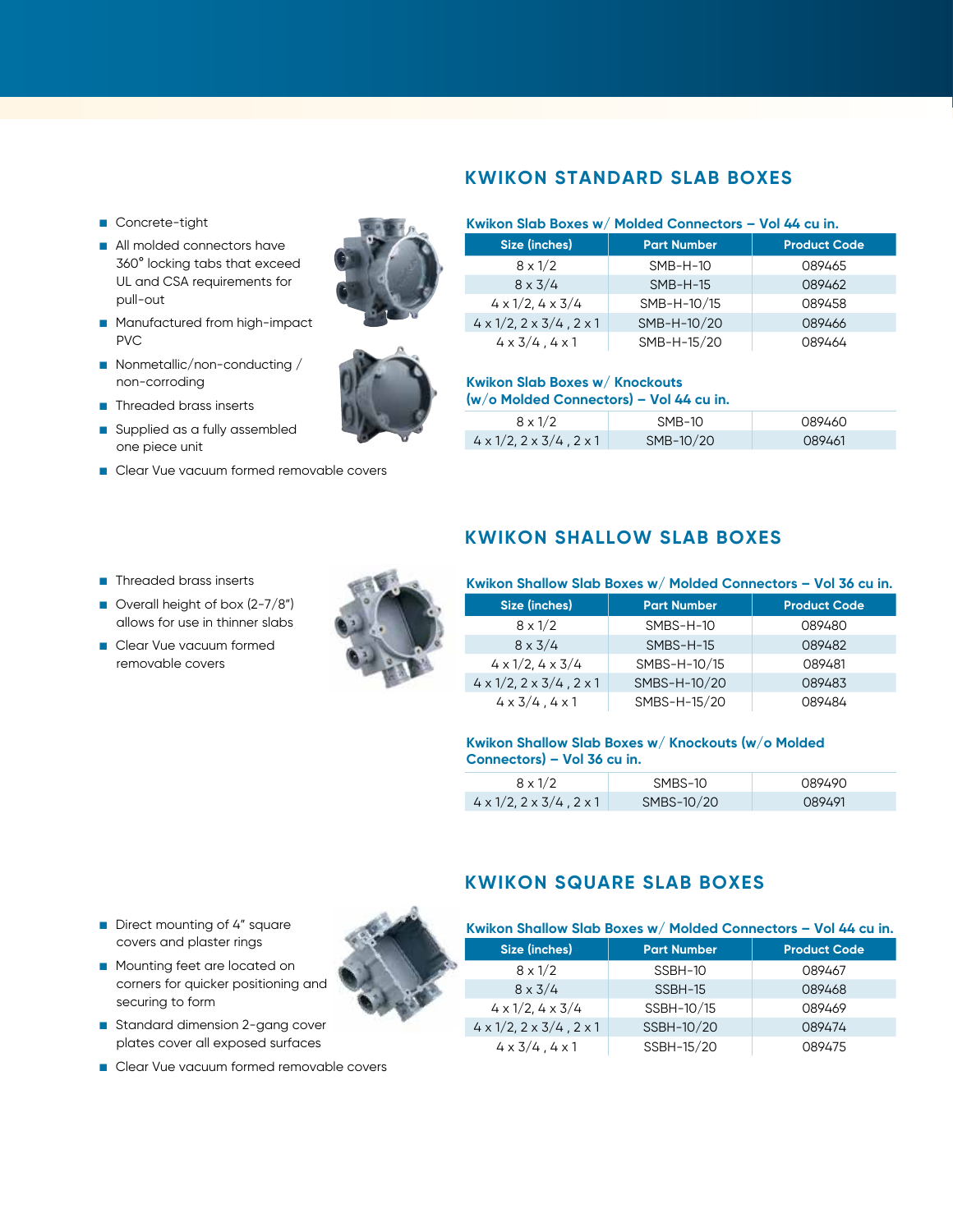# PRODUCT CATALOG

# **KWIKON SLAB BOX ASSEMBLY FOR USE WITH PLASTER RINGS**

slab box assemblies are supplied without the collar - ready to accept the desired raised cover/ plaster ring



- **n** Plaster rings mount directly to the box opening using the screws supplied
- Used with raised covers, boxes are perfect for use in shear wall or block construction for wall mounted fixtures and devices
- Clear Vue vacuum formed removable covers

#### **Kwikon Slab Boxes w/ Molded Connectors – Vol 29 cu in.**

| Size (inches)                                  | <b>Part Number</b> | <b>Product Code</b> |
|------------------------------------------------|--------------------|---------------------|
| $8 \times 1/2$                                 | <b>MBH-10</b>      | 089022              |
| $8 \times 3/4$                                 | <b>MBH-15</b>      | 089018              |
| $4 \times 1/2$ , $4 \times 3/4$                | MBH-10/15          | 089020              |
| $4 \times 1/2$ , $2 \times 3/4$ , $2 \times 1$ | MBH-10/20          | 089019              |
| $4 \times 3/4$ , $4 \times 1$                  | MBH-15/20          | 089021              |

#### **Kwikon Slab Boxes w/ Knockouts – Vol 29 cu in.**

| $8 \times 1/2$                                 | $MB-10$  | 089017 |
|------------------------------------------------|----------|--------|
| $4 \times 1/2$ , $2 \times 3/4$ , $2 \times 1$ | MB-10/20 | 089016 |

- **n** Fully assembled and installation ready
- **n** Perfectly suited for deep or shallow construction preferences
- Kwikon hubs do not protrude inside the box
- **n** Clear Vue vacuum formed removable covers



# **KWIKON CONCRETE WALL BOXES**

#### **3-1/2" Deep Boxes – Vol 38 cu in.**

| Size (inches)                                  | <b>Part Number</b> | <b>Product Code</b> |
|------------------------------------------------|--------------------|---------------------|
| $4 \times 1/2$ , $4 \times 3/4$                | SVDB-H-10/15       | 089496              |
| $4 \times 3/4, 4 \times 1$                     | SVDB-H-15/20       | 089049              |
| $4 \times 1/2$ , $2 \times 3/4$ , $2 \times 1$ | SVDB-H-10/20       | 089052              |
| $8 \times 3/4$                                 | $SVDB-H-15$        | 089065              |

#### **2" Shallow Boxes – Vol 15 cu in.**

| $4 \times 1/2$ | SVSB-H-10   | 089054 |
|----------------|-------------|--------|
| $4 \times 3/4$ | $SVSB-H-15$ | 089053 |

- **n** Easily installed
- **n** Quickly adjusts to new height



# **KWIKON SLAB BOX EXTENSION RING**

| Adjusts height of SMB/SMBH series slab boxes by 1" |                     |
|----------------------------------------------------|---------------------|
| Part Number '                                      | <b>Product Code</b> |
| <b>SMBR</b>                                        | 089494              |

**Floor Box Stand Kit (includes FB box) Floor Box Stand Kit (includes FB box)** brackets which accommodate the different rebar and posttension cable heights and slab depths found from job-site to job-site.



# **FLOOR BOX STAND KIT**

| <b>Part Number</b> | <b>Product Code</b> |
|--------------------|---------------------|
| FBS-KIT            | 077700              |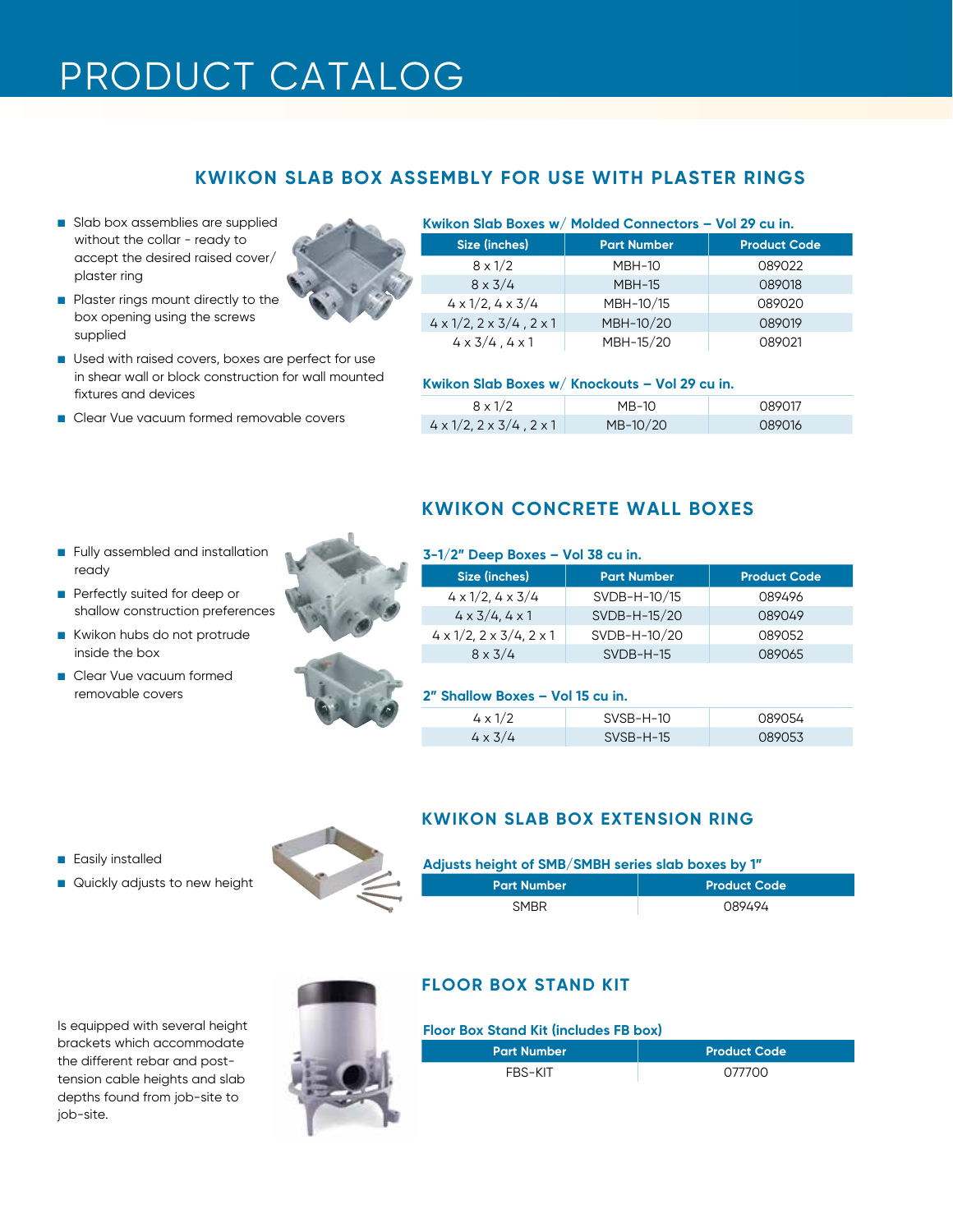# SUGGESTED SPECIFICATIONS

# **SECTION 16110 ELECTRICAL RACEWAY SYSTEMS**

# **PART 1: GENERAL**

### **1.1 References**

- A.Standards referred to in this section are:
	- 1. UL 1653 Electrical Nonmetallic Tubing.
	- 2. NEMA TC-13 Electrical Nonmetallic Tubing.

# **PART 2: PRODUCTS**

### **2.1 Manufacturers**

- A. Acceptable manufacturers are listed below
	- 1. Electrical Nonmetallic Tubing: a. Kwikon by IPEX
	- 2. Electrical Nonmetallic Tubing Fittings: a. Kwikon by IPEX
	- 3. Electrical Nonmetallic Tubing Boxes: a. Kwikon by IPEX
- B. All ENT tubing, ENT fittings, ENT boxes and accessories shall be manufactured by the same company so as to form a complete ENT system.
- C. ENT systems shall be approved for use in fire resistance rated concrete floor-ceiling assemblies with fire resistance ratings up to 4 hours.

### **2.2 Raceways**

- A. ENT raceway shall be color coded to indicate the wiring system. Blue stripe for power, red stripe for fire alarm/emergency systems and yellow stripe for data/communications.
- B. ENT raceway shall be listed to UL1653 and manufactured in accordance with NEMA TC-13.

# **2.3 Fittings**

- B. ENT Fittings shall meet the following requirements:
	- 1. Six locking tabs located every 60º providing 360º contact.
	- 2. Locking tabs shall provide a conduit pull-out of a minimum 175 ft-lb force.
	- 3. Concrete-tight without the need for taping.
	- 4. When transitioning to EMT conduit, the transition fitting shall have six locking tabs for ENT connection and set-screw connection for EMT.

# **2.4 Boxes**

- A. ENT boxes shall be manufactured of high-impact PVC
- B. ENT Slab Box and Wall Box requirements:
	- 1. Slab Boxes shall be approved for the purpose and concrete-tight.
	- 2. Slab Boxes shall have eight (8) integrally molded ENT hub connectors with six locking tabs for ENT raceway connection.

# **PART 3: INSTALLATION**

### **3.1 Installation**

- A. ENT raceways, fittings, boxes and accessories shall be installed in accordance with Article 362 of the 2002 National Electrical Code.
- B. Where ENT penetrates a fire-rated wall, floor or ceiling assembly, an approved firestop system as listed in Underwriters Laboratories Building Materials Directory or other nationally recognized testing laboratory shall be used.